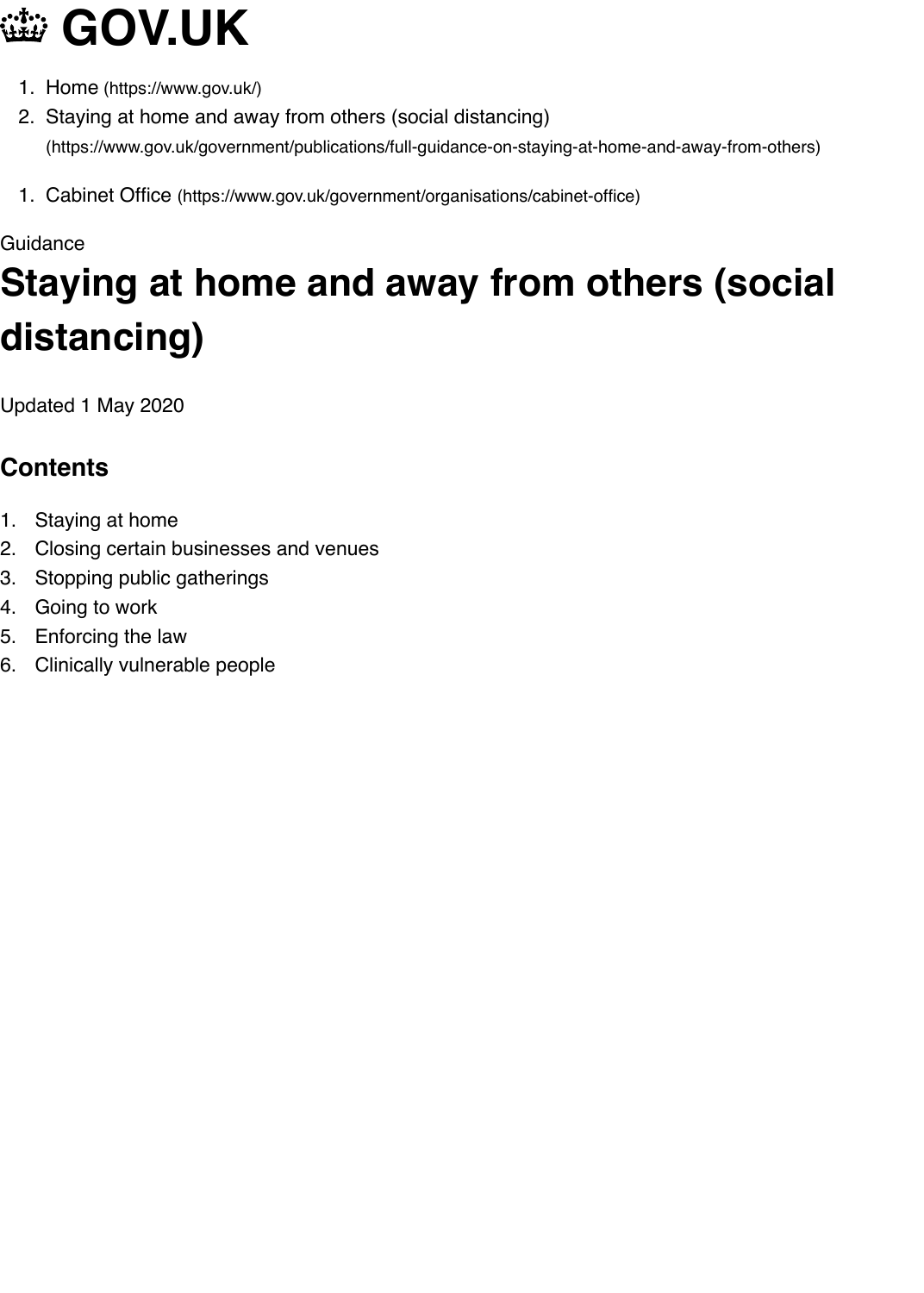This publication is licensed under the terms of the Open Government Licence v3.0 except wl otherwise stated. To view this licence, visit nationalarchives.gov.uk/doc/open-governmentlicence/version/3 (https://www.nationalarchives.gov.uk/doc/open-government-licence/version/3) or write Information Policy Team, The National Archives, Kew, London TW9 4DU, or email: psi@nationalarchives.gsi.gov.uk.

Where we have identified any third party copyright information you will need to obtain permis the copyright holders concerned.

This publication is available at https://www.gov.uk/government/publications/full-guidance-on[home-and-away-from-others/full-guidance-on-staying-at-home-and-away-from-others](https://www.nationalarchives.gov.uk/doc/open-government-licence/version/3)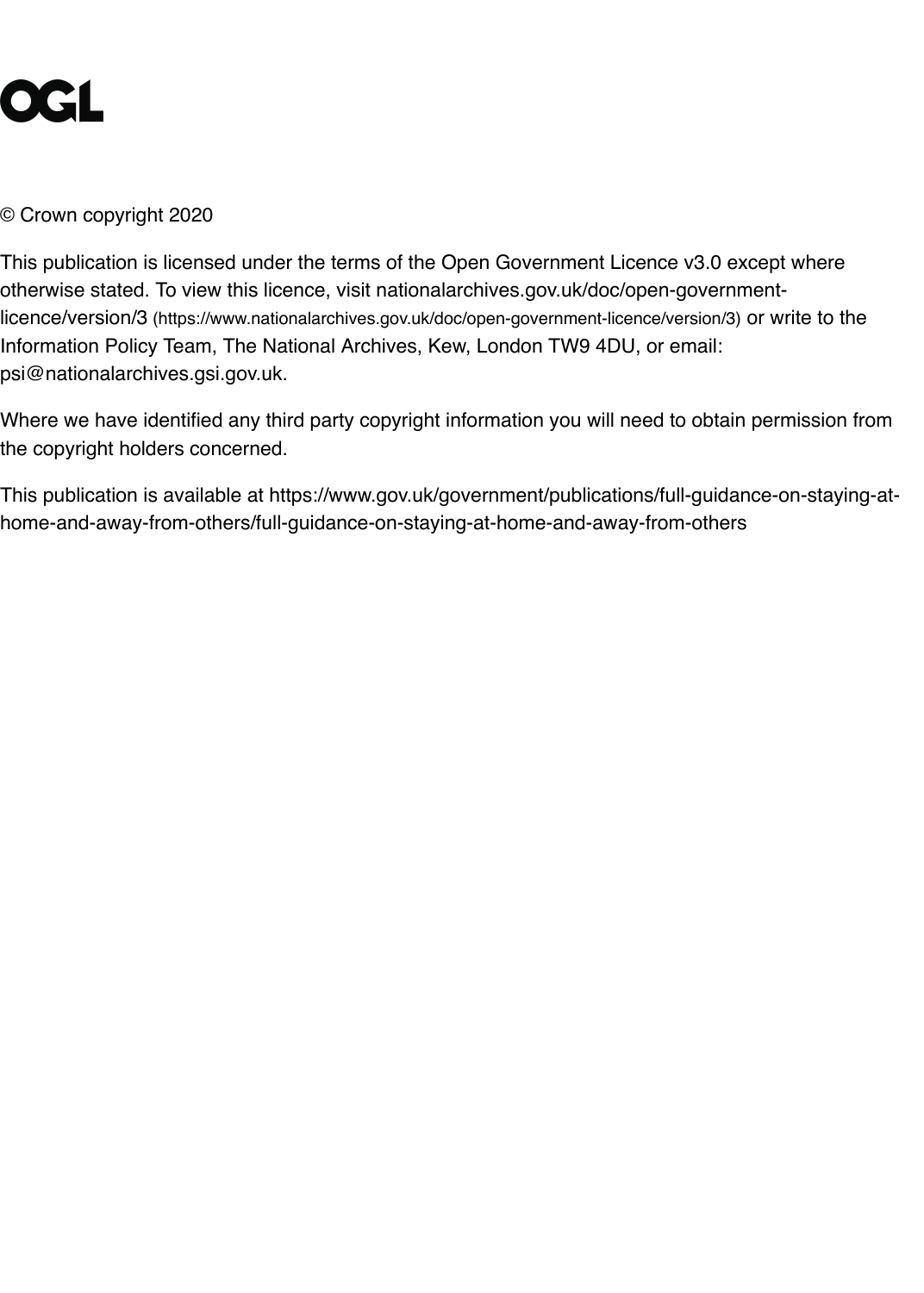3. Stopping gatherings of more than two people in public

Following these measures will help limit the spread of coronavirus, reduce the impact on the save lives. Key parts of the measures are underpinned by law

(http://www.legislation.gov.uk/uksi/2020/129/contents/made), which sets out clearly what you must an do – every person in the country must comply with this. The relevant authorities, including the have been given the powers to enforce the law – including through fines and dispersing gath

The government will keep these measures under close review, and relax them if the evidenc is possible. This guidance is for the general public who are fit and well. There is separate, sp guidance for households with possible coronavirus infection (https://www.gov.uk/government/publ 19-stay-at-home-guidance/stay-at-home-guidance-for-households-with-possible-coronavirus-covid-19-infed

[Some people are particularly vulnerable to poor outcomes follo](http://www.legislation.gov.uk/uksi/2020/129/contents/made)wing coronavirus infection for reasons because of underlying health conditions – this group who are clinically vulnerable – 6 – are advised to take particular care to minimise contact with others outside their househol

There is a further group of people who are defined, also on medical grounds, as clinically ext vulnerable to coronavirus – that is, people with specific serious health conditions. They are a adopt shielding measures to keep themselves safe by staying at home and avoiding all conta others, except for essential medical treatment or support.

Find answers to the most frequently asked questions about what you can and can't do during coronavirus outbreak on our FAQs page (http://www.gov.uk/government/publications/coronavirus-out what-you-can-and-cant-do/coronavirus-outbreak-faqs-what-you-can-and-cant-do)

#### **1. Staying at home**

You should only leave or be away from your home for very limited purposes:

- shopping for basic necessities, for example food (https://www.gov.uk/government/publications consumers-on-coronavirus-covid-19-and-food) and medicine, which must be as infrequent as
- one form of exercise a day, for example a run, walk, or cycle alone or with members of household
- any medical need, including to donate blood, avoid injury or illness, escape risk of harm provide care or to help a vulnerable person
- travelling for work purposes, but only where you cannot work from home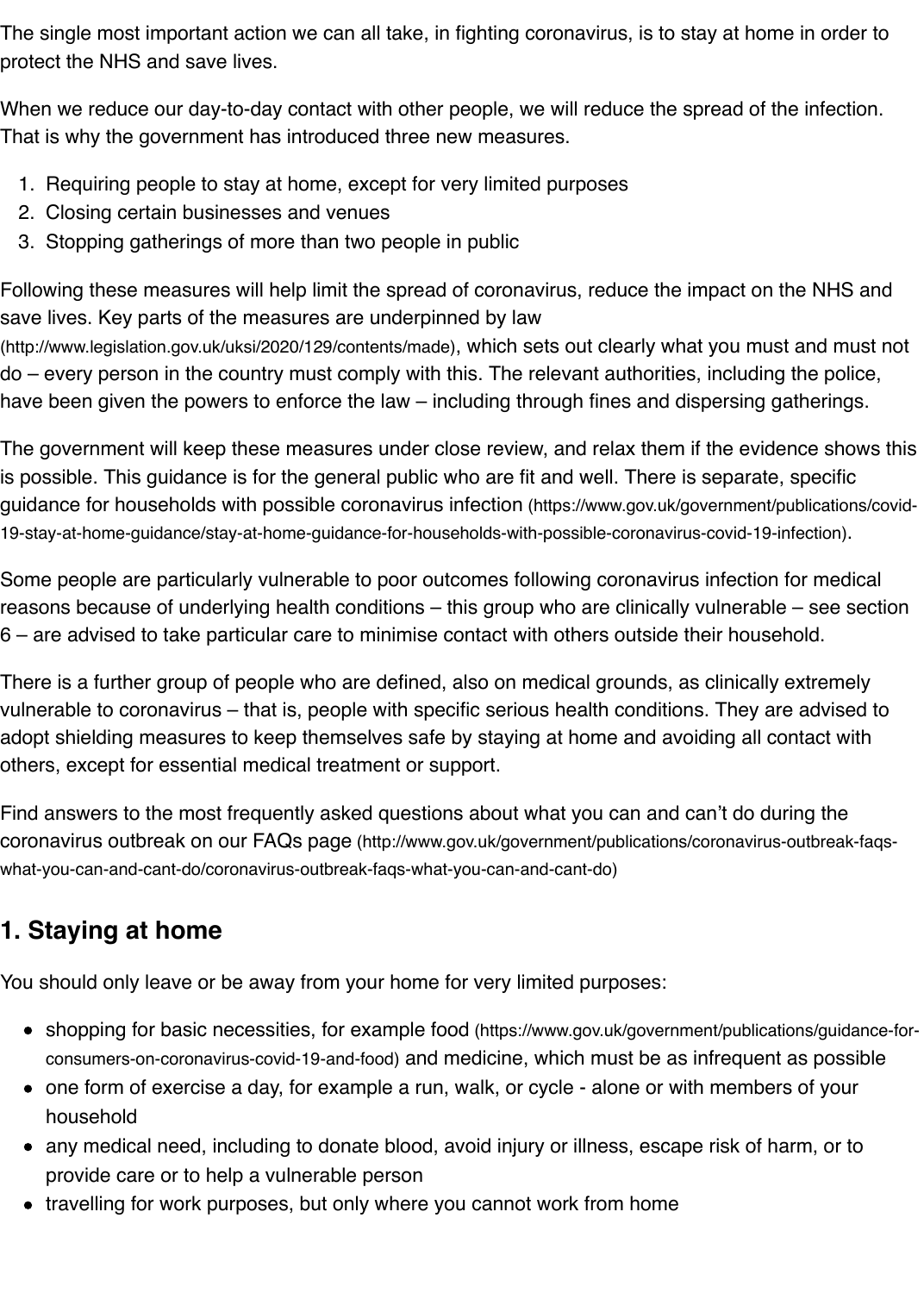However, if you, or a member of your household are unwell with symptoms of coronavirus, yout not travel to or attend the workplace.

Critical workers and parents of vulnerable children may leave their home to take children to a school or their childcare provider.

You can also attend the funeral of a close family member or member of your household (or, of no one from their close family or household is attending). Religious ministers or leaders can l homes to go to their place of worship.

You may also leave or be outside of your home in order to access other critical public service social services, support provided to victims, services provided by the Department for Work and or to fulfil a legal obligation. However, these services should be provided and accessed remo wherever possible.

House moves should be delayed unless moving is unavoidable.

Further guidance on home moving during the coronavirus outbreak (https://www.gov.uk/guidance advice-on-home-moving-during-the-coronavirus-covid-19-outbreak#advice-to-the-public).

These reasons are exceptions and a fuller list is set out in the regulations (http://www.legislation.gov.uk/uksi/2020/129/contents/made). Even when doing these activities, you s minimising time spent away from the home and ensuring that you are two metres apart from outside of your household.

By following this guidance, you are helping to protect yourself, your family, the NHS and your

[Further guidance on the mental health and wellbeing aspects of coronavirus \(COVID-19\).](https://www.gov.uk/guidance/government-advice-on-home-moving-during-the-coronavirus-covid-19-outbreak#advice-to-the-public) (https://www.gov.uk/government/publications/covid-19-guidance-for-the-public-on-mental-health-and-wellbe [for-the-public-on-the-mental-health-and-wellbeing-aspects-of-coronavirus-covid-19\)](http://www.legislation.gov.uk/uksi/2020/129/contents/made)

#### **2. Closing certain businesses and venues**

To reduce social contact, the government has required by law that certain businesses and ve (https://www.gov.uk/government/publications/further-businesses-and-premises-to-close) close to the public. include:

- pubs, cinemas and theatres
- [clothing and electronics stores; hair, beauty and nail salons; and outdoor and indoor markets \(not](https://www.gov.uk/government/publications/covid-19-guidance-for-the-public-on-mental-health-and-wellbeing/guidance-for-the-public-on-the-mental-health-and-wellbeing-aspects-of-coronavirus-covid-19) selling food)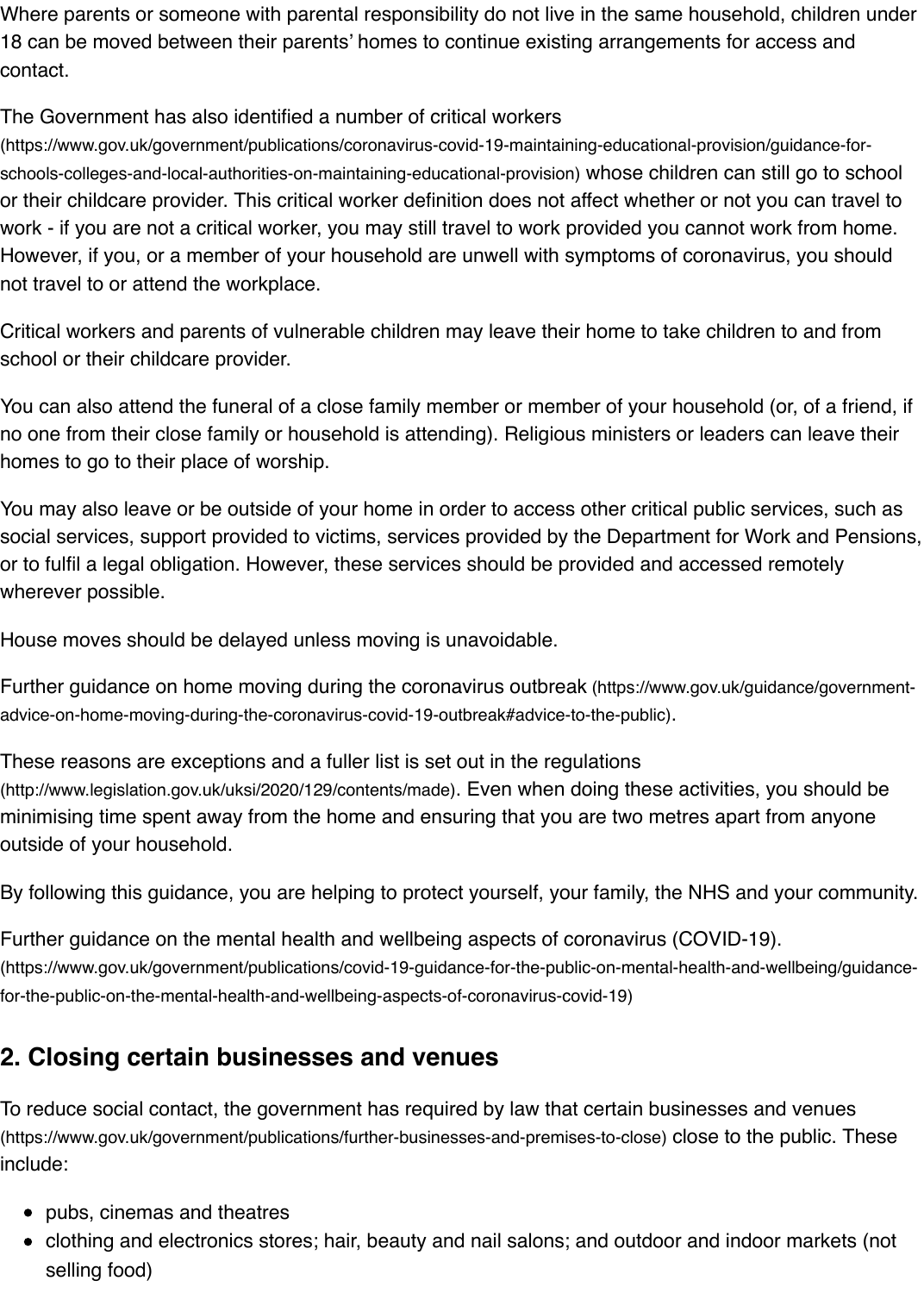unable to return home

Food retailers and food markets, hardware stores and certain other retailers providing essen and services can remain open. Other businesses can remain open and their employees can work[, where they cannot work from home.](https://www.gov.uk/government/publications/covid-19-guidance-for-managing-a-funeral-during-the-coronavirus-pandemic/covid-19-guidance-for-managing-a-funeral-during-the-coronavirus-pandemic)

#### **3. Stopping public gatherings**

To make sure people are staying at home and apart from each other, the government has pro law all public gatherings of more than two people, except for very limited purposes:

- $\bullet$  where the gathering is of a group of people who live together in the same household  $-1$ that a parent can, for example, take their children to the shops if there is no option to lead home
- where the gathering is essential for work purposes but workers should try to minimise and other gatherings in the workplace

These reasons are exceptions and a fuller list is set out in the regulations (http://www.legislation.gov.uk/uksi/2020/129/contents/made).

The government is also stopping events such as weddings, baptisms and other religious cere This does not include funerals.

#### **4. Going to work**

As set out in the section on staying at home, you are allowed to travel for work purposes, inc [provide voluntary or charitable services, where you cannot work from hom](http://www.legislation.gov.uk/uksi/2020/129/contents/made)e.

With the exception of the organisations covered above in the section on closing certain busine venues, the government has not required any other businesses to close to the public – indee important for business to carry on.

Employers and employees should discuss their working arrangements, and employers shoul possible step to facilitate their employees working from home, including providing suitable IT equipment to enable remote working.

Sometimes this will not be possible, as not everyone can work from home. Certain jobs requi travel to, from and for their work – for instance if they operate machinery, work in construction manufacturing, or are delivering front line services.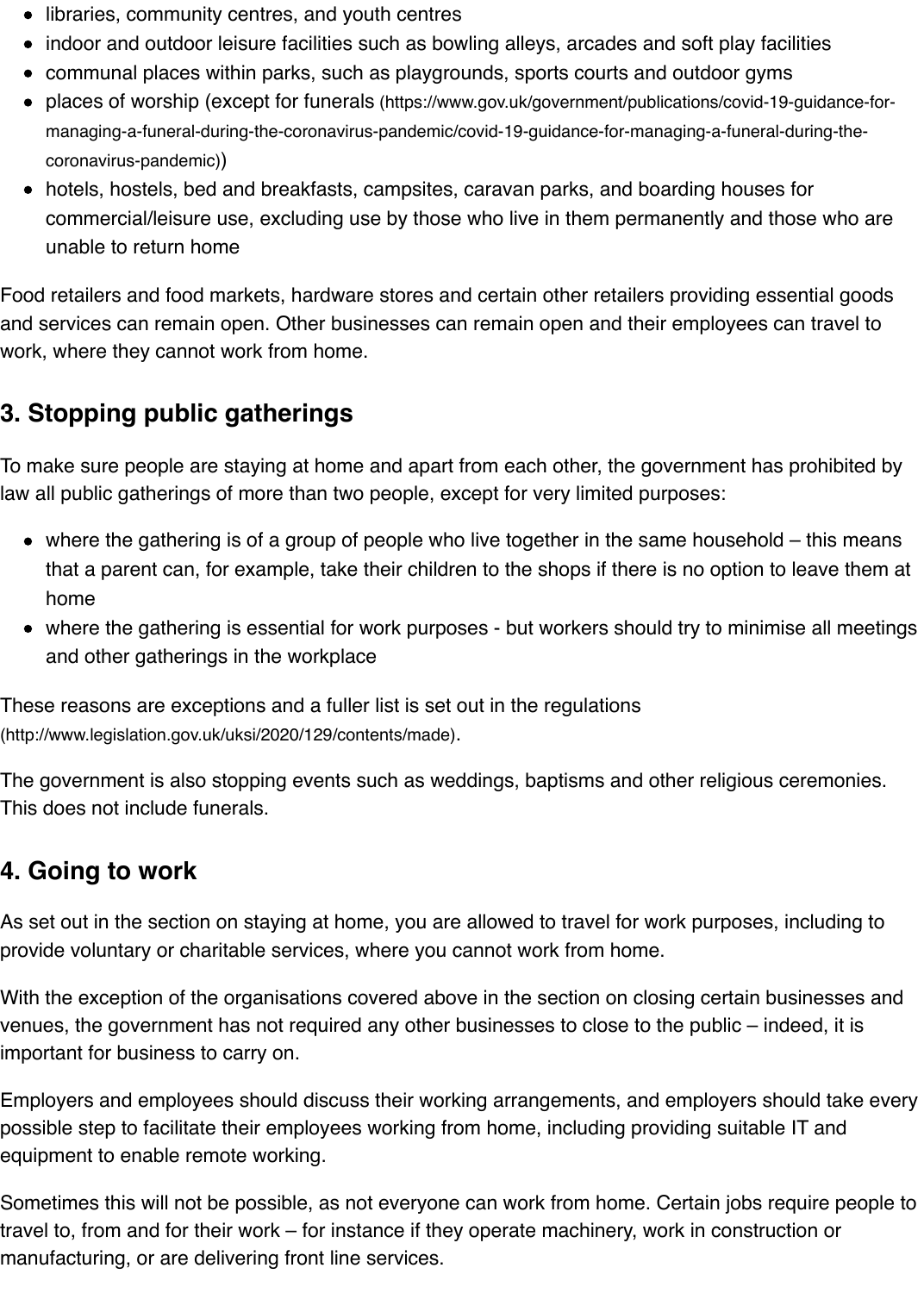Work carried out in people's homes - for example by tradespeople carrying out repairs and m cleaners, or those providing paid-for childcare in a child's home - can continue, provided that has no coronavirus symptoms. Again, it will be important to ensure that government guideline (https://www.gov.uk/government/publications/guidance-to-employers-and-businesses-about-covid-19) are [ensure everyone's safety. These include practicing excellent hand and respiratory hygiene, and](https://www.gov.uk/government/publications/guidance-to-employers-and-businesses-about-covid-19/guidance-for-employers-and-businesses-on-coronavirus-covid-19) maintaining a two metre distance from household occupants as far as possible.

No work should be carried out in any household which is isolating because one or more fami has symptoms or where an individual has been advised to shield - unless it is to remedy a di the safety of the household, such as emergency plumbing or repairs, or to provide emergenc in a child's home if a young child would be left unattended and where the worker is willing to. such cases, Public Health England can provide advice to those working in other people's hous households.

No work should be carried out by a tradesperson, cleaner or nanny who has coronavirus syn however mild, or where someone in their household has symptoms.

Further sector specific guidance which sets out different scenarios as examples (https://www.gov.uk/guidance/social-distancing-in-the-workplace-during-coronavirus-covid-19-sector-guidar (including tradespeople working in people's homes, construction, outdoor businesses).

As set out in the section on closing certain businesses and venues, the government has pub guidance on which organisations are covered by this requirement. Advice for employees of tl organisations on employment and financial support is available at gov.uk/coronavirus (https://www.gov.uk/coronavirus).

At all times, workers should follow the guidance on self-isolation (https://www.gov.uk/government/publications/covid-19-stay-at-home-guidance/stay-at-home-guidance-for-h with-possible-coronavirus-covid-19-infection) if they or anyone in their household shows symptoms

#### **5. Enforcing the law**

[Following these measures will reduce our day to day contact with other people. They](https://www.gov.uk/coronavirus) are a v our efforts to reduce the rate of transmission of coronavirus. Every person in the country sho with them in order to protect the NHS and save lives.

[The police and local authorities have the powers to enforce the requirements set out in law](https://www.gov.uk/government/publications/covid-19-stay-at-home-guidance/stay-at-home-guidance-for-households-with-possible-coronavirus-covid-19-infection) (http://www.legislation.gov.uk/uksi/2020/129/contents/made) if people do not comply with them.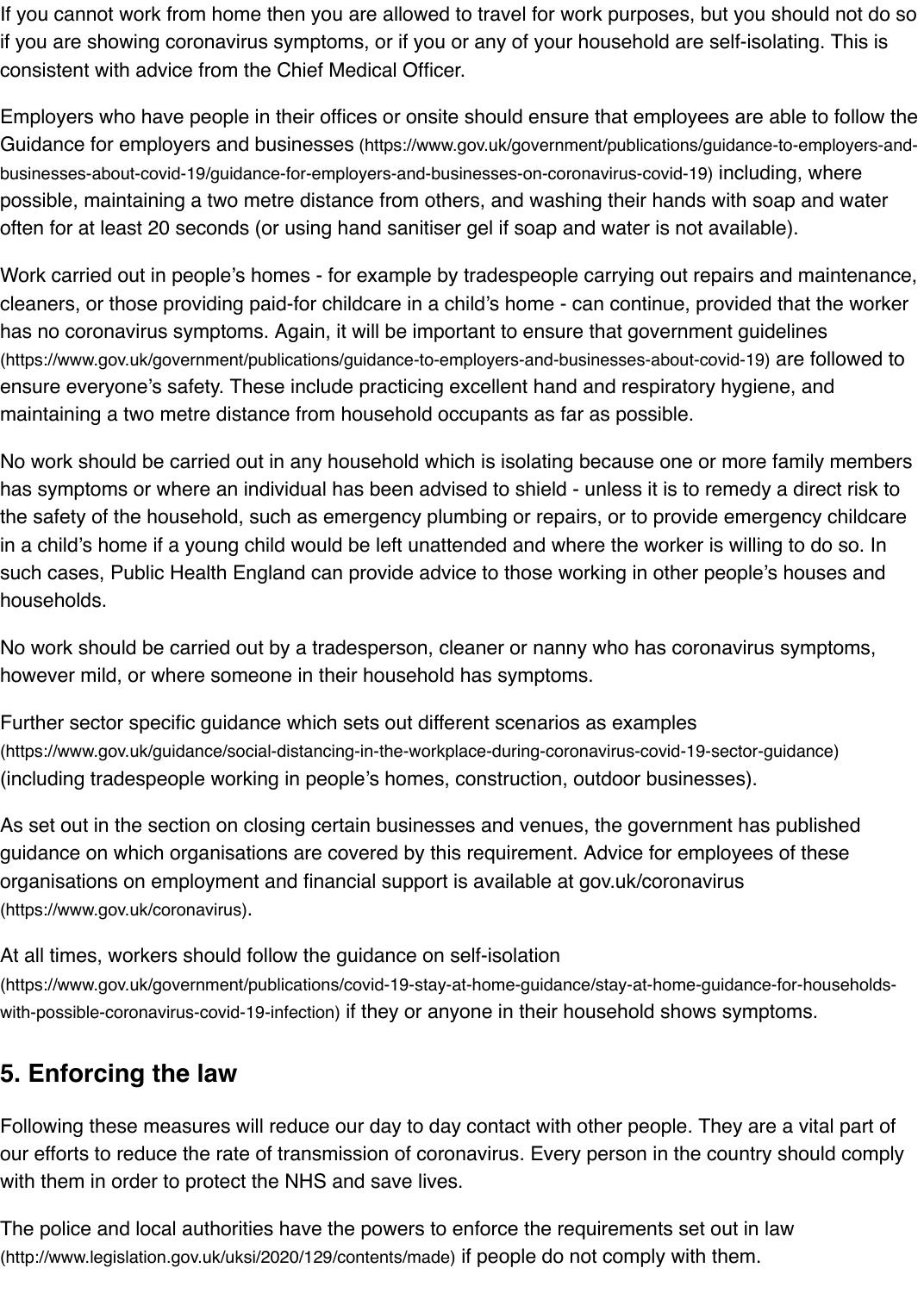If you breach these regulations, the police may:

- instruct you to go home, leave an area or disperse
- instruct you to take steps to stop your children breaking these rules if they have already done so
- take you home, or arrest you, where they believe it necessary

The police will act with discretion and common sense in applying these measures and we expect the public to act responsibly, staying at home in order to save lives.

However, if the police believe that you have broken the law – or if you refuse to follow their instructions enforcing the law – a police officer may issue you with a fixed penalty notice for £60 (reduced to £30 if paid within 14 days). If you have already received a fixed penalty notice, the amount will increase to £120 and double on each further repeat offence, up to a maximum of £960.

The government will keep this under review and will increase the penalties if necessary to ensure compliance.

Similarly, a business or venue operating in contravention of the law will be committing an offence. Local authorities (for example, Environmental Health and Trading Standards officers) will monitor compliance, with support from the police if appropriate. Businesses and venues that breach the law will be subject to prohibition notices and fixed penalty notices. Businesses that continue to contravene the law will be forced to close down.

For both individuals and companies, if you do not pay, you may also be taken to court, with magistrates able to impose potentially unlimited fines.

The measures set out in this guidance initially lasted for three weeks. The government has extended them as the scientific advice was clear they were still necessary to stop the coronavirus spreading. They will be looked at again every three weeks and relaxed when the evidence shows this is possible.

## <span id="page-6-0"></span>**6. Clinically vulnerable people**

If you have any of the following health conditions, you are clinically vulnerable, meaning you are at higher risk of severe illness from coronavirus. You should take particular care to minimise contact with others outside your household.

Clinically vulnerable people are those who are:

- 1. aged 70 or older (regardless of medical conditions)
- 2. under 70 with an underlying health condition listed below (that is, anyone instructed to get a flu jab as an adult each year on medical grounds):
- chronic (long-term) mild to moderate respiratory diseases, such as asthma, chronic obstructive pulmonary disease (COPD), emphysema or bronchitis
- chronic heart disease, such as heart failure
- chronic kidney disease
- chronic liver disease, such as hepatitis